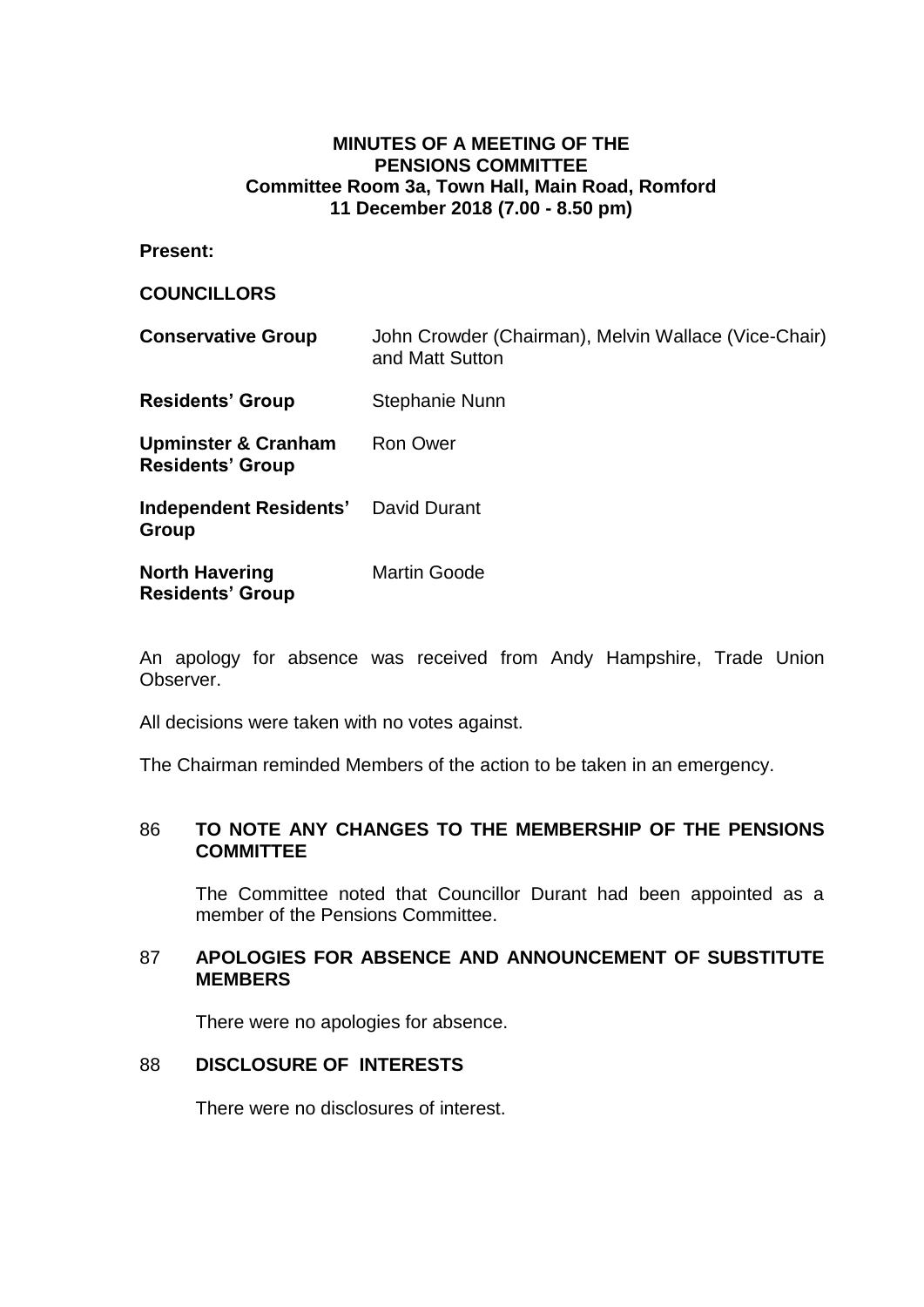# 89 **MINUTES OF THE MEETING**

The minutes of the meeting held on the 13 November 2018 were agreed as a correct record and signed by the Chairman.

# 90 **THE LOCAL GOVERNMENT PENSION SCHEME CHARGING POLICY**

The Charging Policy was originally introduced in November 2014 to formally set out the Pension Fund policy relating to the actuarial and legal charges for specific areas of work along with more general costs such as strain costs or charges relating to poor performance and late payment of scheme contributions. The Policy had been reviewed to ensure that it was still fit for purpose and included the most recent guidance from the Pensions Regulator.

The draft policy was circulated to all scheme employers for comment, and five responses had been received and their comments considered and incorporated into the policy where appropriate. Following the comments of the Pensions Committee, the draft charging policy would be finalised and submitted to the Section 151 Officer for approval and published for implementation in January 2019.

## **RESOLVED:**

**That the Committee:**

- **i) Noted the draft Charging Policy.**
- **ii) Delegated the approval of the final Charging Policy to the Section 151 Chief Operating Officer.**

# 91 **PUBLIC SERVICE PENSIONS ACT 2013 - SECTION 13**

The Committee received the Executive Summary Review of the Actuarial Valuations of Funds as at 31 March 2016 Pursuant to Section 13 of the Public Service Pensions Act 2013.

The overall summary of the findings were:

- 89 funds were tested out of 91 LGPS funds (due to incomplete or missing data).
- 70 received green flags on all solvency and long term cost efficiency measures.
- 20 amber flags and 2 red flags allocated in total (14 amber flags in the solvency criteria – which included an amber flag for insolvency for Havering); 2 red flags under the solvency criteria; and 6 amber flags under the long term cost efficiency criteria.

The Council's actuaries had commented that the amber flag for insolvency was the only flat raised, therefore, it could be inferred that GAD had agreed with their actuary that the investment and contribution plans were suitable.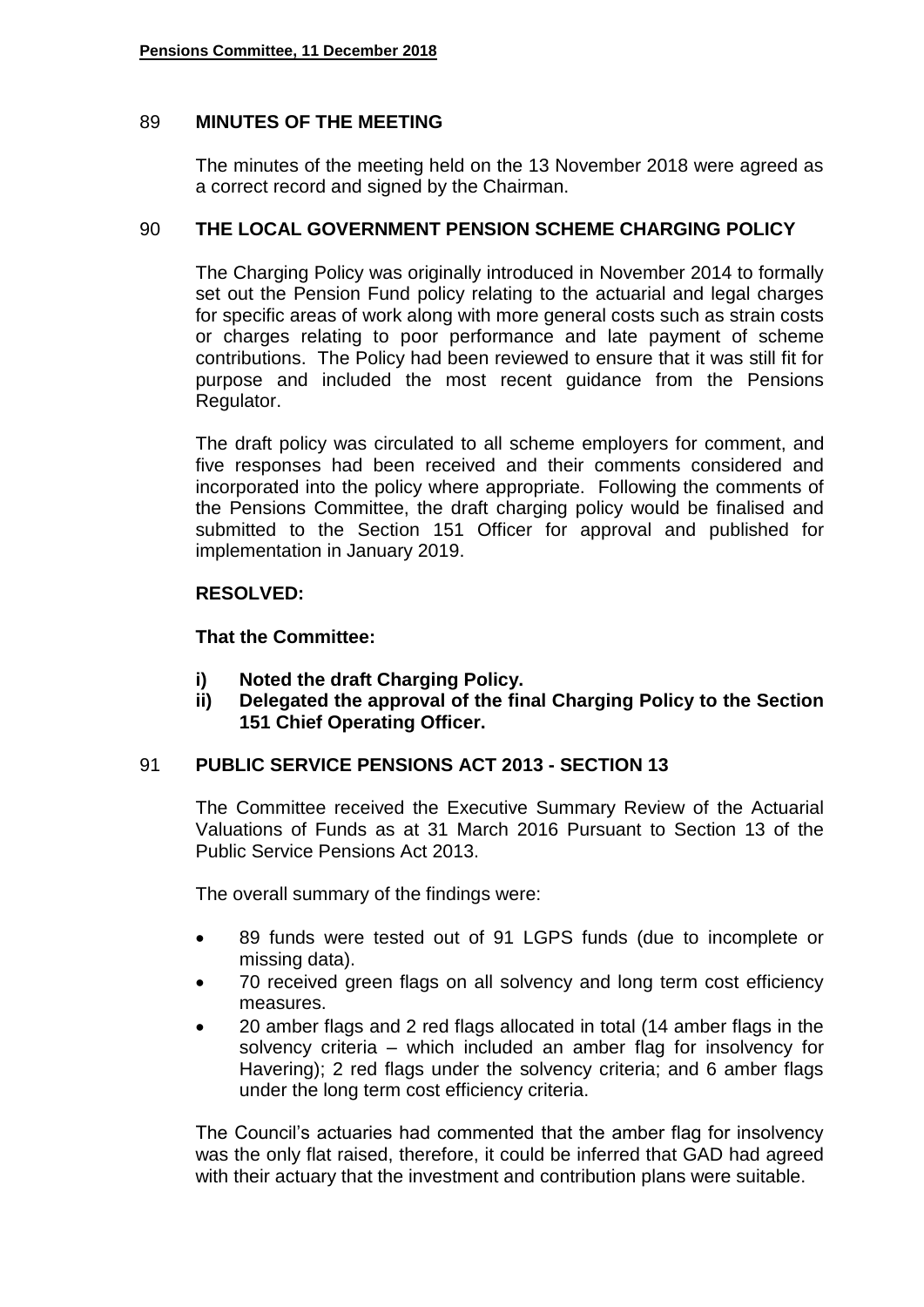### **RESOLVED:**

**That the Committee:**

- **i) Noted the results of the report produced by GAD as attached as Appendix A, B and C.**
- **ii) Noted the Actuarial firms joint letter to Ministry of Housing, Communities and Local Government and Scheme Advisory Board as attached as Appendix D.**

## 92 **EXCLUSION OF THE PUBLIC**

**The Committee resolved to exclude the public from the meeting during discussion of the following items on the grounds that if members of the public were present it was likely that, given the nature of the business to be transacted, that there would be disclosure to them of exempt information within the meaning of paragraph 3 of Schedule 12A to the Local Government Act 1972 which could reveal information relating to the financial or business affairs of any particular person (including the authority holding that information) and it was not in the public interest to publish this information.**

**There were no members of the public or press present for the duration of the meeting.**

# 93 **FUND MANAGERS REVIEW - VOTING AND ENGAGEMENT**

The Committee received a report produced by the Fund's Investment Advisor, Hymans Robertson, which presented a summary on the responsible investment activities of the Fund's investment managers in support of the Committee's ongoing monitoring requirement as set out in the Investment Strategy Statement. The review was focused on the period for the year to 30 June 2018.

#### **RESOLVED:**

**That the Committee:**

- **i) Noted the Hymans summary review of fund manager voting and engagement activity attached as Appendix A.**
- **ii) Noted the Responsible Investment policy of the London CIV attached as Appendix B.**
- **iii) Considered and agreed the potential next steps in respect of future developments of the monitoring and review process as outline in the Hymans report at Appendix A.**